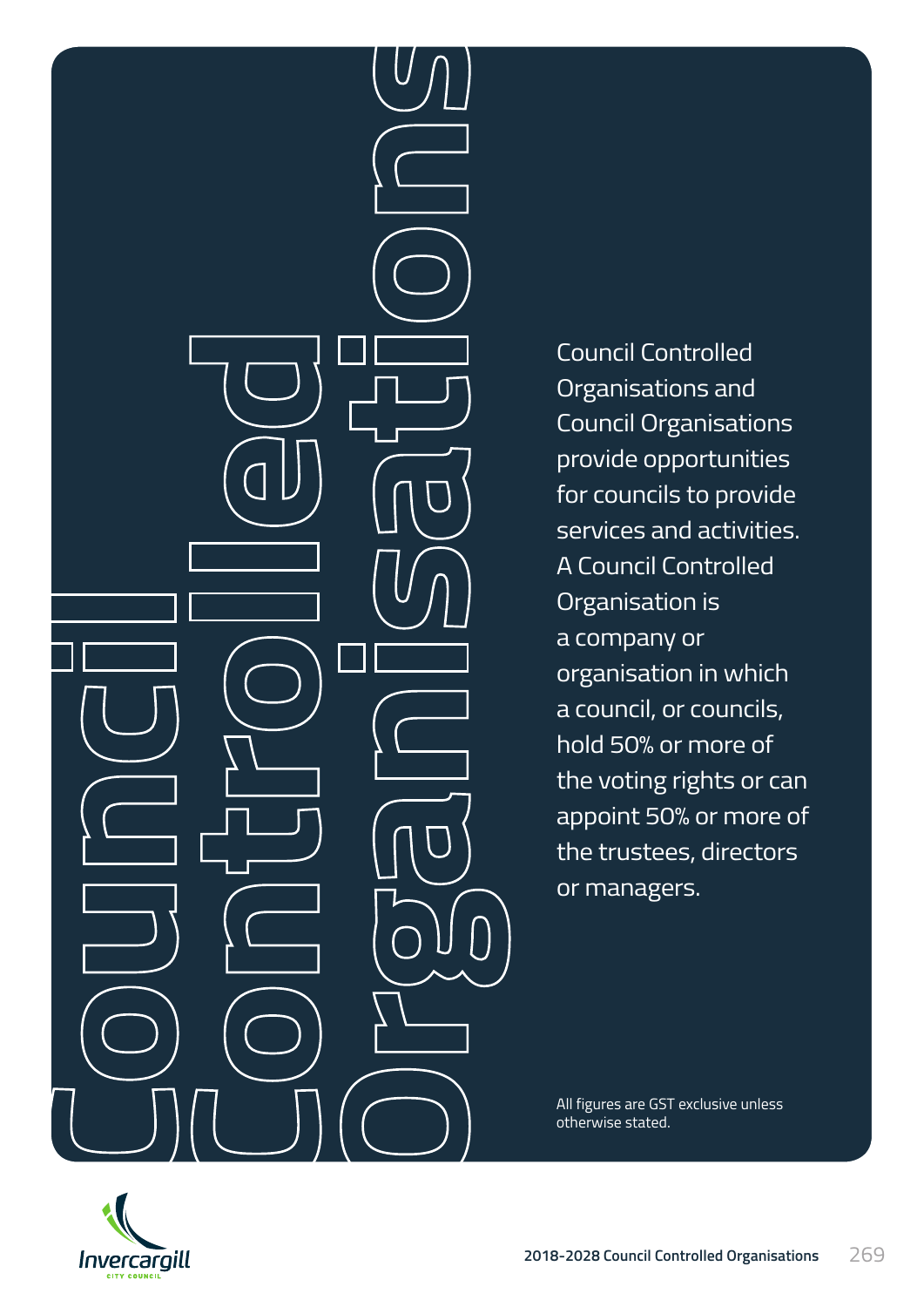A Council Controlled Trading Organisation is similar, but its main focus is making a profit. A Council Organisation is the same as a Council Controlled Organisation, but does not require 50% or more control.

Each Council Controlled Organisation prepares a Statement of Intent which sets out, for the benefit of its shareholders, its mission and objectives for each financial year.

The following Council Controlled Organisations are included in this section.

- Invercargill City Holdings Limited
- Southland Museum and Art Gallery Trust
- Invercargill Venue and Events Management Limited
- Bluff Maritime Museum Trust
- Invercargill City Charitable Trust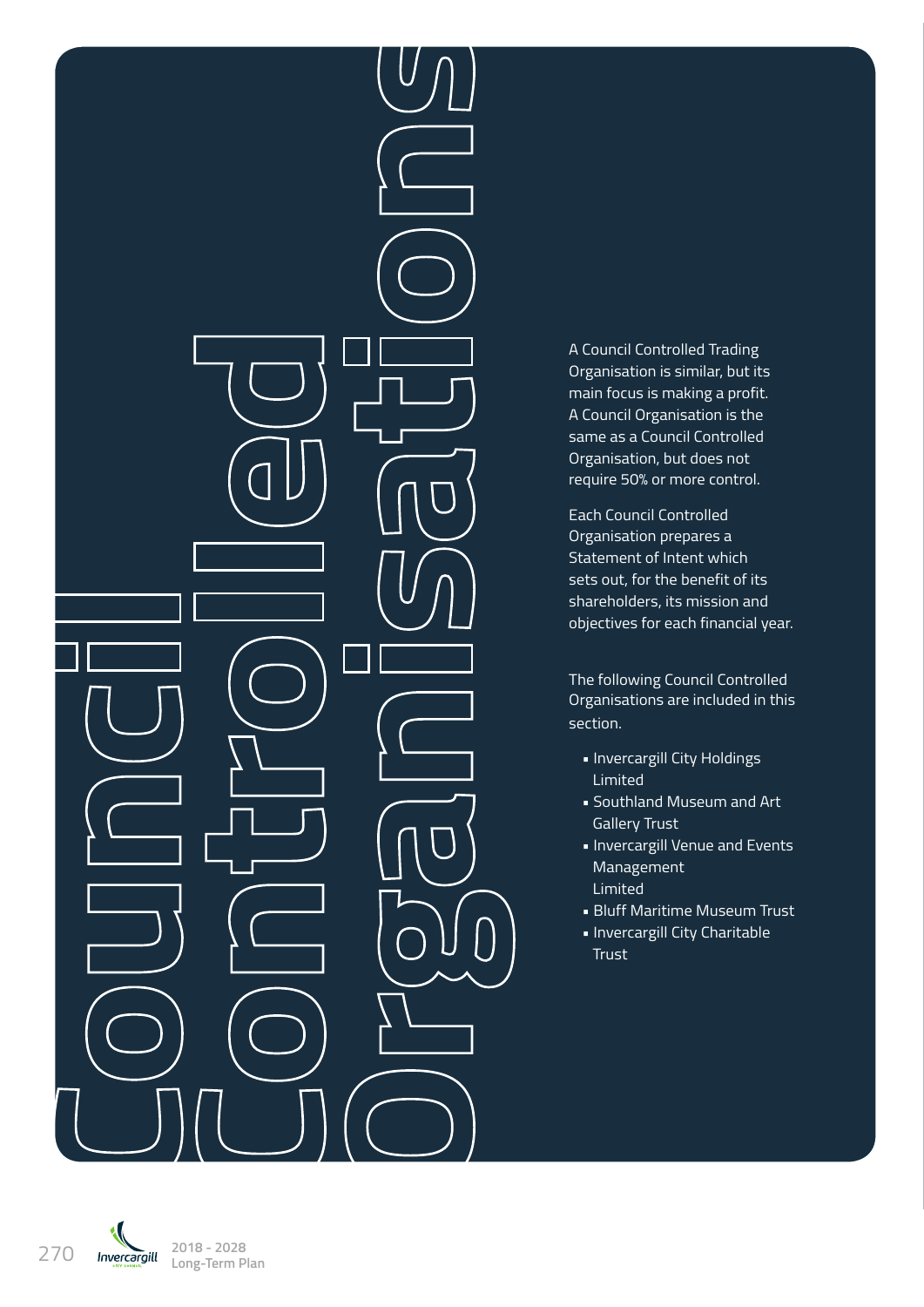# **Invercargill City Holdings Limited**

The following table details the extent of ownership and the main services provided by Invercargill City Holdings Limited and its subsidiaries.

| <b>Organisation</b>                                       | <b>Ownership</b> | <b>Nature and Scope of Activities</b>                                                                                                                                              |
|-----------------------------------------------------------|------------------|------------------------------------------------------------------------------------------------------------------------------------------------------------------------------------|
| Invercargill City Holdings Limited                        | 100%             | Input into the Statements of Intent of subsidiaries.                                                                                                                               |
|                                                           |                  | Performance monitoring.                                                                                                                                                            |
|                                                           |                  | Provide reasonable returns to its shareholder (Invercargill City Council).                                                                                                         |
| <b>Subsidiaries of Invercargill City Holdings Limited</b> |                  |                                                                                                                                                                                    |
| Invercargill City Forests Limited                         | 100%             | Operate a successful forestry business undertaking forestry planting,<br>silviculture and harvesting.                                                                              |
| Electricity Invercargill Limited                          | 100%             | Operate a successful electricity distribution network and metering<br>service in the Invercargill and Bluff areas.<br>Invest in the infrastructure, electrical and energy sectors. |
| Invercargill Airport Limited                              | 97.19%           | Provision of airport services at the Invercargill Airport.                                                                                                                         |
| Invercargill City Property Limited                        | 100%             | Manage the sales and development of the Awarua Industrial Estate and<br>other properties.                                                                                          |

The following rates of return on equity funds are forecast:

| <b>Organisation</b>                | % Before Tax 2018/19    | % After Tax 2018/19 |
|------------------------------------|-------------------------|---------------------|
| Invercargill City Holdings Limited | 10.07                   | 7.25                |
|                                    | % Before Tax 2019/20    | % After Tax 2019/20 |
|                                    | 10.70                   | 7.71                |
|                                    | % Before Tax 2020/21    | % After Tax 2020/21 |
|                                    | 10.09                   | 7.27                |
|                                    | <b>Baseline 2016/17</b> |                     |
|                                    | % Before Tax 2016/17    | % After Tax 2016/17 |
|                                    | 13.04                   | 9.92                |

Council does not intend to change the ownership or control of Invercargill City Holdings Limited or its subsidiaries.

Certain shares the Council holds in ICHL are "unpaid". This means that the issue price for the shares has not yet been paid. This issue price will become payable

by the Council only when 'called' by ICHL, under procedures set out in the company's constitution. This unpaid shareholding is often described as "uncalled capital", because it allows ICHL to support investments of its subsidiary companies. Council's contingent liability for these uncalled shares is \$100,000,000.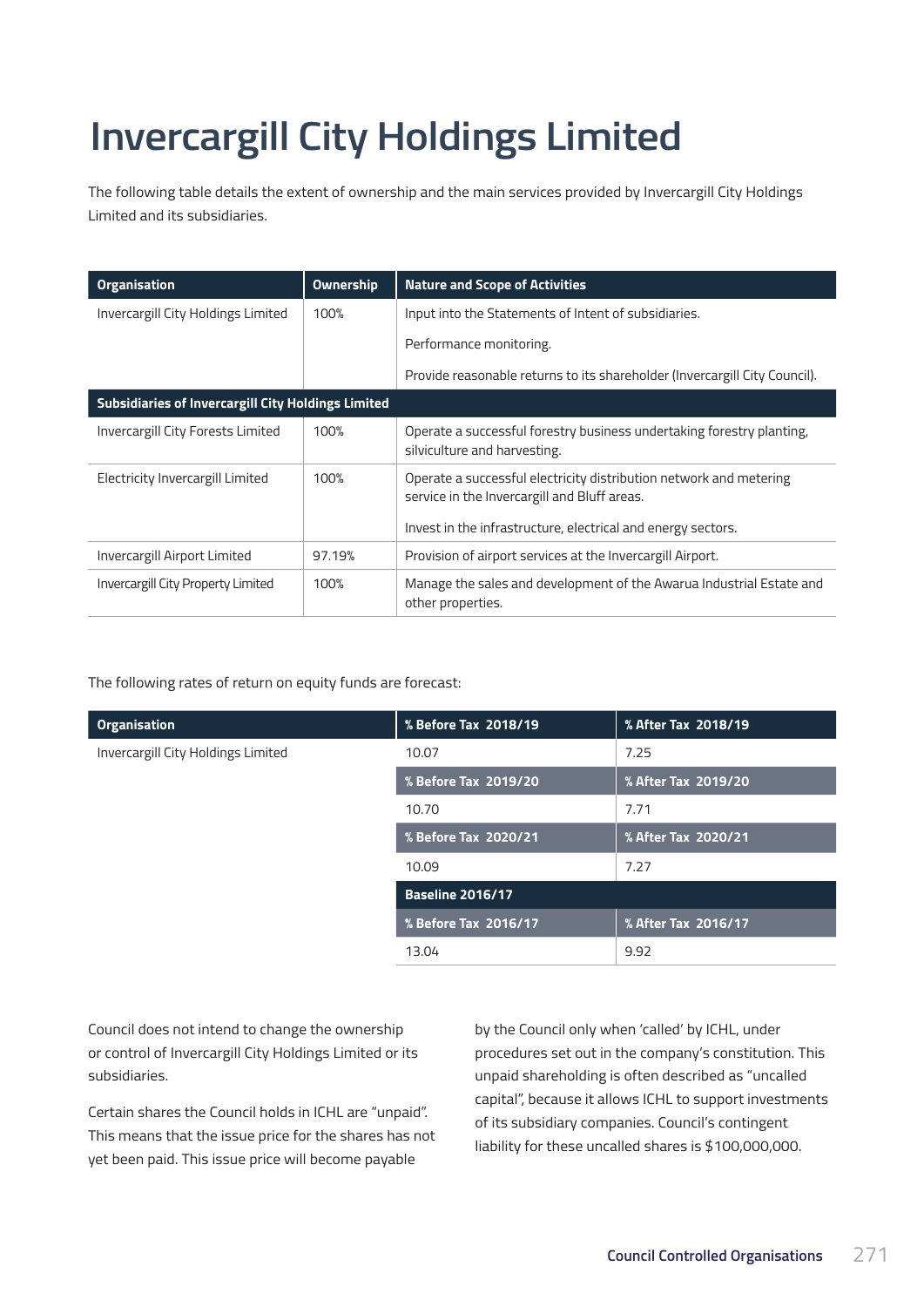#### **Group Structure for Invercargill City Holdings Ltd**



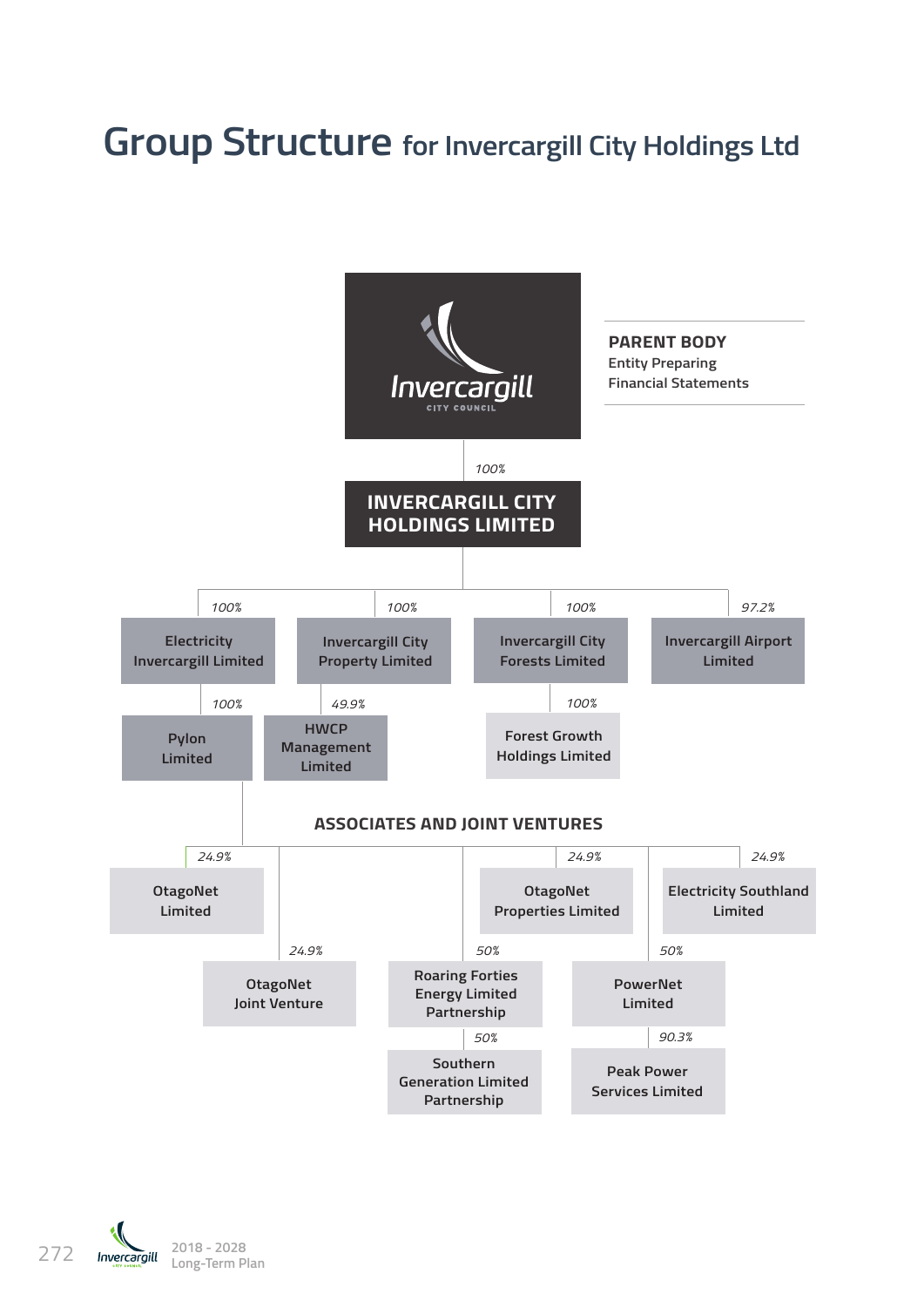## **Southland Museum & Art Gallery**

The Southland Museum and Art Gallery Trust's mission is to preserve and tell the story of Southland – the experience of people and places over time – and inspire Southlanders to explore and understand the world around them.

The Southland Museum and Art Gallery Trust contributes towards the achievement of Invercargill's Community Outcomes.

| <b>Enhance our City</b>                                                                       | <b>Preserve its Character</b>                                        | <b>Embrace Innovation and Change</b>                                                                                                                                                               |
|-----------------------------------------------------------------------------------------------|----------------------------------------------------------------------|----------------------------------------------------------------------------------------------------------------------------------------------------------------------------------------------------|
| We will know success when:                                                                    | We will know success when:                                           | We will know success when:                                                                                                                                                                         |
| New residents feel welcomed and<br>embraced by Invercargill culture.                          | Invercargill is celebrated for preserving its<br>heritage character. | Invercargill's culture is embraced through<br>Community projects.                                                                                                                                  |
| Healthy and active residents<br>utilise space, including green<br>space, throughout the City. | Our natural and existing points of<br>difference are celebrated.     | Technology is utilised in both existing and<br>new City services.                                                                                                                                  |
| Invercargill's business areas are<br>bustling with people, activities and<br>culture.         | Strong, collaborative leadership of the<br>City is demonstrated.     | Residents of, as well as visitors to,<br>Invercargill give positive feedback and<br>have great experiences.<br>Invercargill has the 'wow factor' with the<br>right facilities and events to enjoy. |

With the current Southland Museum and Art Gallery building being closed the Southland Museum and Art Gallery Trust are currently developing a revised Statement of Intent. This will be available on Council's website www.icc. govt.nz when received.

The Trust receives an annual grant from the Southland Regional Heritage Committee and the Invercargill City Council.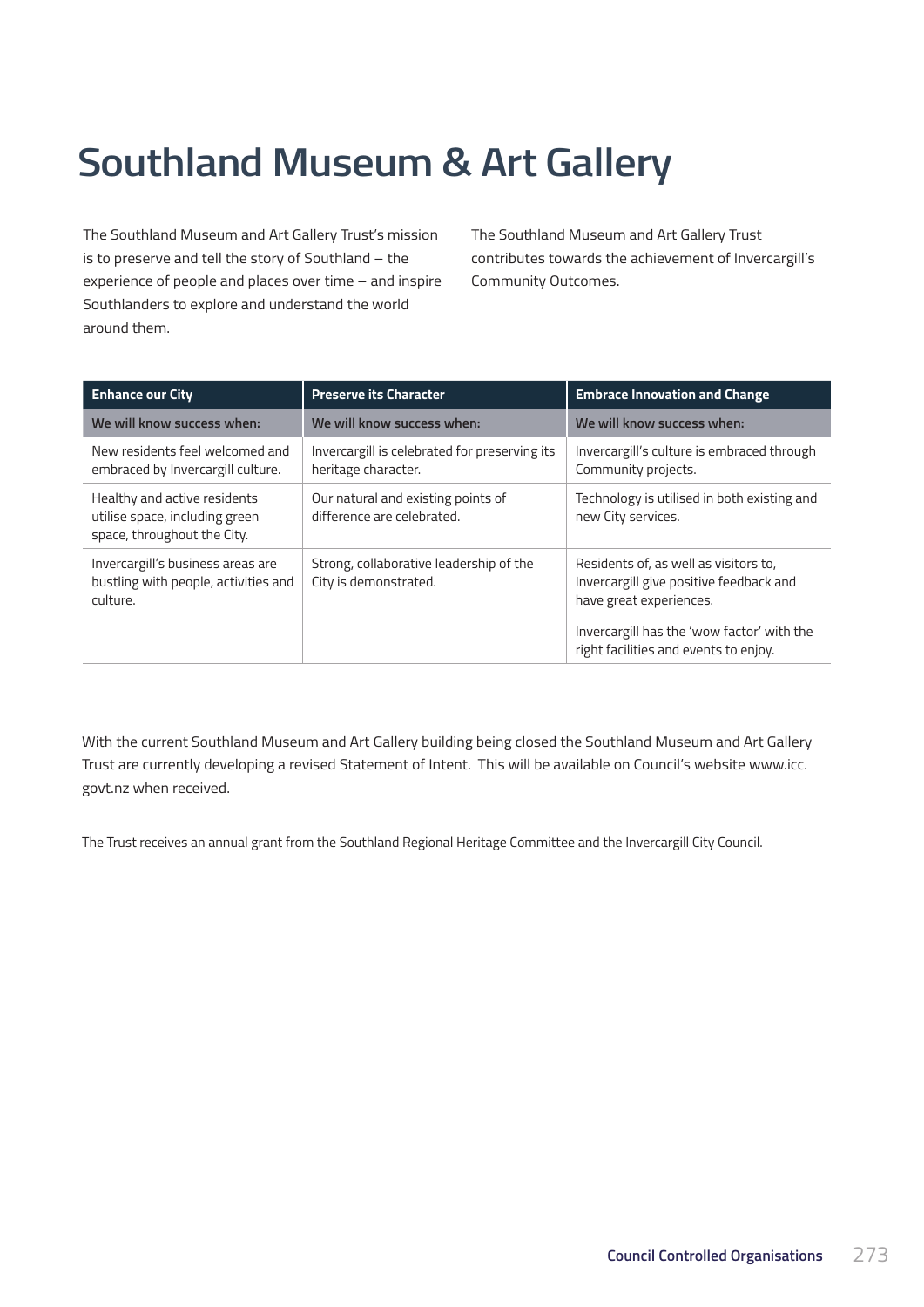#### **Invercargill Venue & Events Management Limited**

Invercargill Venue and Events Management Limited's purpose is to operate and market the Civic Theatre, Scottish Hall and Rugby Park and to promote the most appropriate venue for events. The nature and scope of activities intended to be provided are those of a venue management, operations and promotions company.

| <b>Community Outcome</b>       | <b>Intermediate Outcomes</b>                                                        | <b>Measure of Service</b>                              |
|--------------------------------|-------------------------------------------------------------------------------------|--------------------------------------------------------|
| Embrace innovation and change. | Invercargill has the 'wow factor' with<br>the right facilities and events to enjoy. | Increase in bookings for the Civic<br>Theatre complex. |

#### **Performance Targets**

| <b>Measure</b>                                                                                                                            | <b>Baseline</b><br>2016/17              | <b>Target Levels</b><br>of Performance<br>2018/19                                                                                      | <b>Target Levels</b><br>of Performance<br>2019/20                                                                                      | <b>Target Levels</b><br>of Performance<br>2020/21                                                                                      |
|-------------------------------------------------------------------------------------------------------------------------------------------|-----------------------------------------|----------------------------------------------------------------------------------------------------------------------------------------|----------------------------------------------------------------------------------------------------------------------------------------|----------------------------------------------------------------------------------------------------------------------------------------|
| Increasing public awareness                                                                                                               | 30 major<br>shows                       | Book at least<br>twelve major shows<br>(nationally or<br>internationally<br>significant) per year<br>for the Civic Theatre<br>complex. | Book at least<br>twelve major<br>shows (nationally<br>or internationally<br>significant) per year<br>for the Civic Theatre<br>complex. | Book at least<br>twelve major shows<br>(nationally or<br>internationally<br>significant) per year<br>for the Civic Theatre<br>complex. |
| and use of the Civic Theatre<br>complex and its range of<br>facilities.                                                                   | 28 local<br>bookings                    | Increase bookings<br>of the Civic Theatre<br>complex by<br>local groups and<br>performers.                                             | Increase bookings<br>of the Civic Theatre<br>complex by<br>local groups and<br>performers.                                             | Increase bookings<br>of the Civic Theatre<br>complex by<br>local groups and<br>performers.                                             |
|                                                                                                                                           | 104 bookings                            | Increase bookings of<br>the Civic Theatres'<br>meeting spaces.                                                                         | Increase bookings of<br>the Civic Theatres'<br>meeting spaces.                                                                         | Increase bookings of<br>the Civic Theatres'<br>meeting spaces.                                                                         |
| Expanding the use and<br>awareness of the Scottish<br>Hall as a venue for meetings<br>and a range of social and<br>cultural experiences.  | 28 bookings<br>18%<br>occupancy<br>rate | Increase the bookings<br>and use of the<br>Scottish Hall.                                                                              | Increase the bookings<br>and use of the<br>Scottish Hall.                                                                              | Increase the bookings<br>and use of the Scottish<br>Hall.                                                                              |
| Expanding the use and<br>awareness of Rugby Park<br>as a venue for meetings and<br>a range of social, cultural &<br>sporting experiences. | 28 bookings<br>10%<br>occupancy<br>rate | Increase the bookings<br>and use of Rugby<br>Park.                                                                                     | Increase the bookings<br>and use of Rugby<br>Park.                                                                                     | Increase the bookings<br>and use of Rugby Park.                                                                                        |

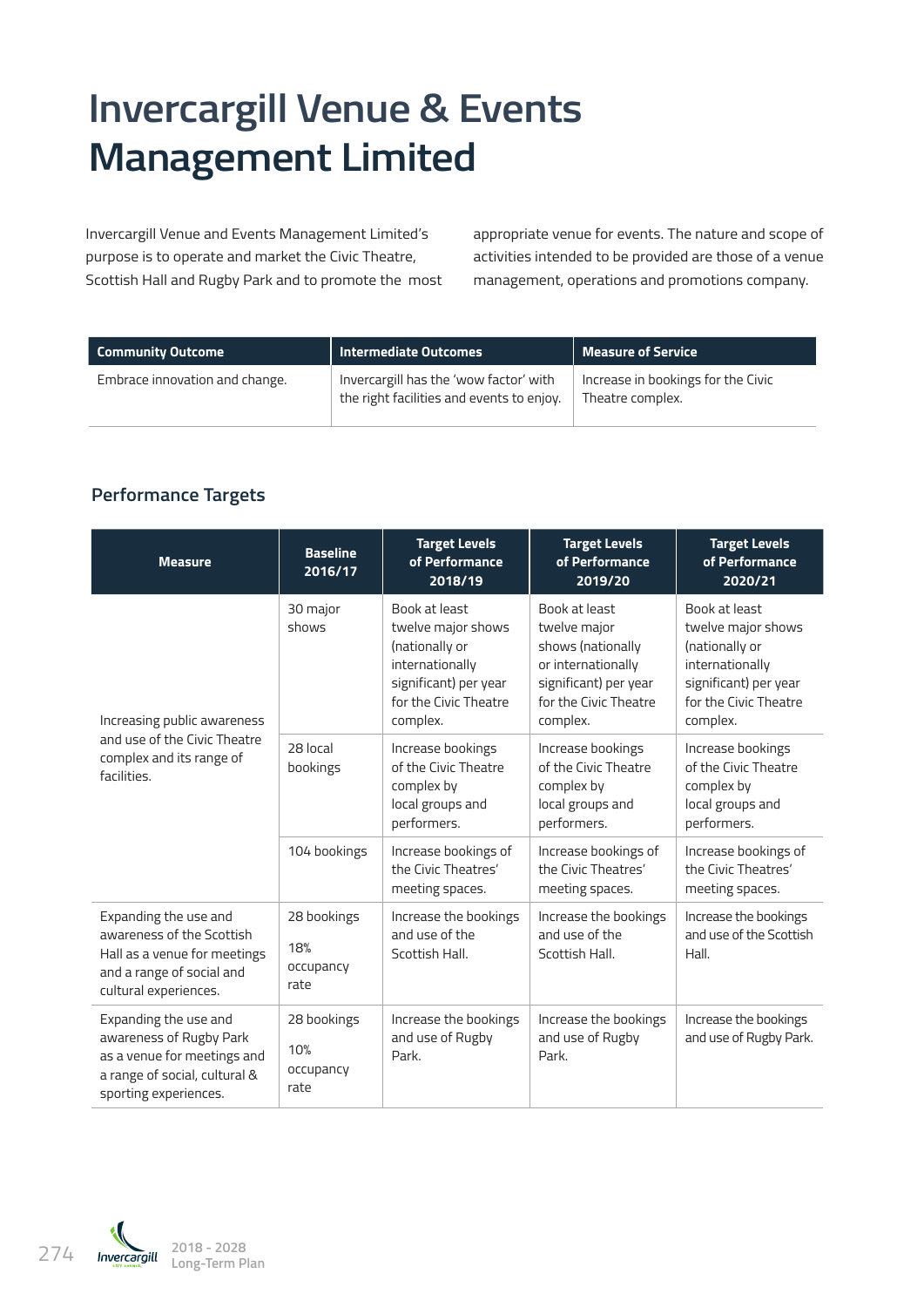#### **Bluff Maritime Museum Trust**

The Bluff Maritime Museum Trust's vision is to make the Bluff Maritime Museum a must-see attraction for residents and visitors.

The Bluff Maritime Museum Trust contributes towards the achievement of Invercargill City's Community Outcomes.

| <b>Community Outcome</b> | Intermediate Outcomes                                                | <b>Measure of Service</b>                                                                                                                                                                                                                                              |
|--------------------------|----------------------------------------------------------------------|------------------------------------------------------------------------------------------------------------------------------------------------------------------------------------------------------------------------------------------------------------------------|
| Preserve its Character   | Invercargill is celebrated for preserving its<br>heritage character. | Provision of a facility that enables the<br>collections, which focus on the Bluff<br>and Foveaux Strait area, to be stored,<br>maintained and exhibited in conditions<br>that ensure their long term preservation;<br>while providing a quality visitor<br>experience. |
| Enhance our City         | New residents feel welcomed and embraced<br>by Invercargill culture. | Provision of a facility that inspires and<br>informs visitors of the Bluff and Foveaux<br>Strait area's heritage and culture.                                                                                                                                          |

| Goal                                                                                   | <b>Target Levels of</b>                                                                                                                                                           | <b>Target Levels of</b>                                                                                                                                                        | <b>Target Levels of</b>                                                                                                                                                        |
|----------------------------------------------------------------------------------------|-----------------------------------------------------------------------------------------------------------------------------------------------------------------------------------|--------------------------------------------------------------------------------------------------------------------------------------------------------------------------------|--------------------------------------------------------------------------------------------------------------------------------------------------------------------------------|
|                                                                                        | Performance                                                                                                                                                                       | Performance                                                                                                                                                                    | <b>Performance</b>                                                                                                                                                             |
|                                                                                        | 2018/19                                                                                                                                                                           | 2019/20                                                                                                                                                                        | 2020/21                                                                                                                                                                        |
| Maintain strong community<br>relationships over issues<br>relating to the collections. | The museum is open for a<br>minimum of six and a half<br>hours each day during the<br>summer months and five<br>and a half hours Monday<br>to Friday during the winter<br>months. | The museum is open for a<br>minimum of six and a half<br>hours each day during the<br>summer months and five and<br>a half hours Monday to Friday<br>during the winter months. | The museum is open for a<br>minimum of six and a half<br>hours each day during the<br>summer months and five and<br>a half hours Monday to Friday<br>during the winter months. |

The Trust receives an annual grant from the Southland Regional Heritage Committee, Environment Southland, the Invercargill City Council, and the Bluff Community Board.